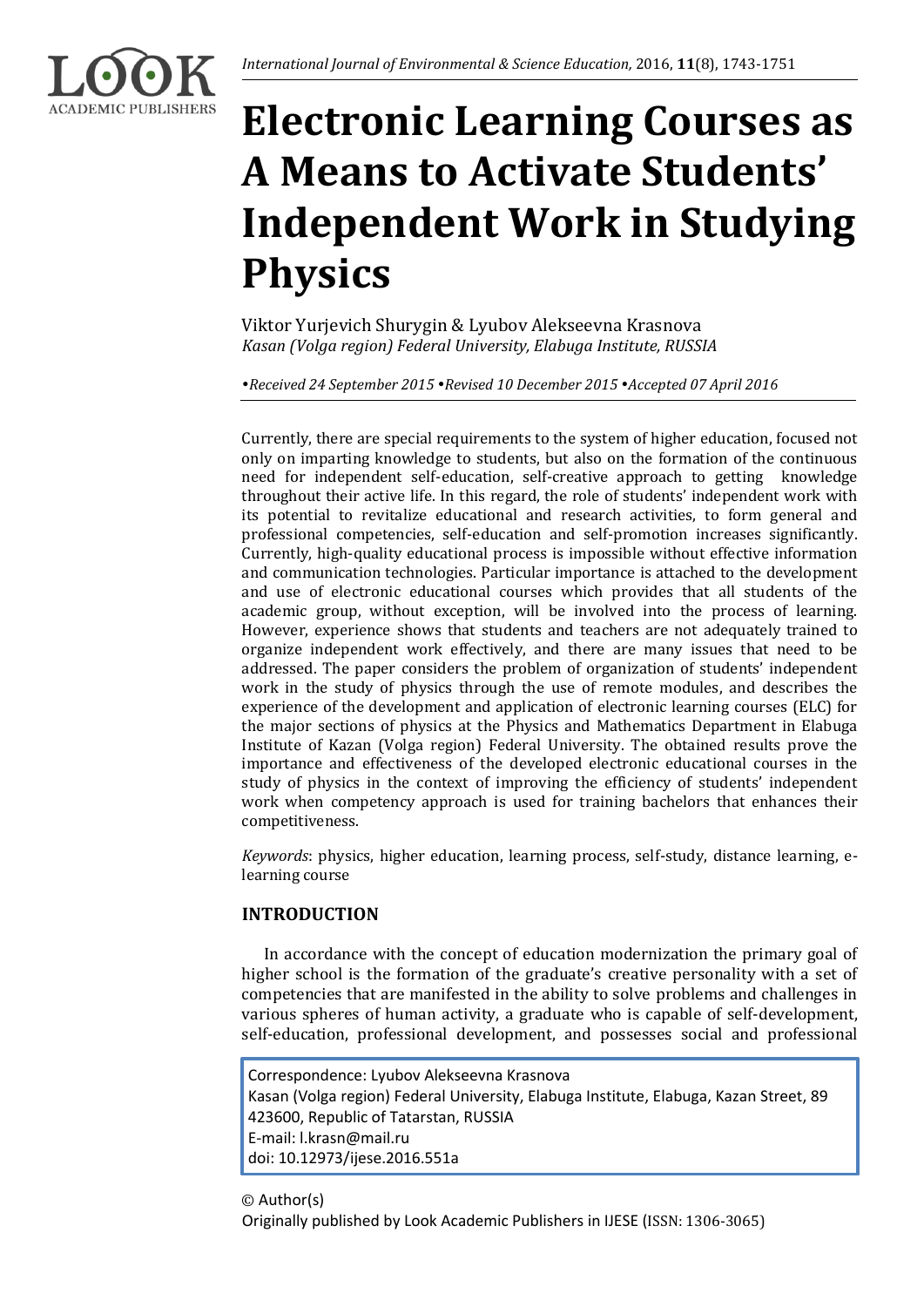mobility and is capable of innovation activities. Specific role in the formation of the above mentioned qualities is assigned to students' independent work, representing not only a form of the educational process, but the foundation for training a competitive graduate. Today it is necessary to transform a student from a passive consumer of knowledge into an active creator who knows how to formulate the problem, analyse the ways to solve it and attain an optimal result. The degree of students' activity in learning, cognitive and creative process, as well as the effectiveness of the educational process is determined by a competent system and goal-oriented organization of all kinds of independent work. It is no secret that in reality this is far from being true. The results of the work indicate that the systemic nature of student's self-study only is observed in 23% of cases and 77% of students are engaged in self-study only occasionally. It can be explained primarily by the fact that at this stage, both students and teachers are not sufficiently prepared for the efficient organization of students' independent work.

In resolving this issue, emergence of new educational technologies as well as special computer programs offer a wide range of opportunities. For example, V.I. Andreev (Andreev, 2011) notes that in recent years there has been an understanding that good education in the twenty-first century is almost impossible without effective information and communication technologies use in students' training and education , such technologies cover a larger educational space and are given preferencein modern educational activities.

Thus, today, achieving a high level of educational process is impossible without the use of effective information and communication technologies. In this respect, a specific role is assigned to distant learning, which includes the following important aspects:

- appropriate level of modern teachers' training;

- introduction into the educational process of new information and communication technologies (ICT), best practices of domestic and foreign educational institutions in the use of distance education;

- creation of favorable conditions for educational and methodical activities of the teaching staff;

- increase in the proportion of students' independent work in the study of the discipline;

- electronic educational resource bank replenishment.

The problems of distance learning opportunities implementation in teaching practice are considered by many domestic and foreign scholars (Andreev, 2003; Polat, 2006; Sidenko and Khutorskoy, 2001; Burns, 2013; Stephens,, 2007, Shaidullin R.N. et al, 2014; Moore and Anderson, 2012; Soekartawi et al, 2002).

Distant learning is closely related to mobile learning, suggesting training regardless of the location and which is implemented using a variety of portable devices. Using mobile technology allows using various support mechanisms for elearning in full.

Elements of adaptive learning technology in the form of pedagogical system of forms and methods are particularly important in the present period of distance education. This system involves the identification and registration of the initial level of students' training skills, instant tracking students' results of the current performance and designing individual learning paths.

Questions implementing mobile and adaptive learning presented in the works of scientists (Ivanchenko, 2014; Galeev, 2004; Brabazon, 2007; Attewell, 2005).

Despite the fairly large number of studies on the introduction of remote modules in the educational process, many issues need to be considered. In particular, one of the vital problems is activating students' independent work based on the use of the important elements of distance learning – electronic educational courses.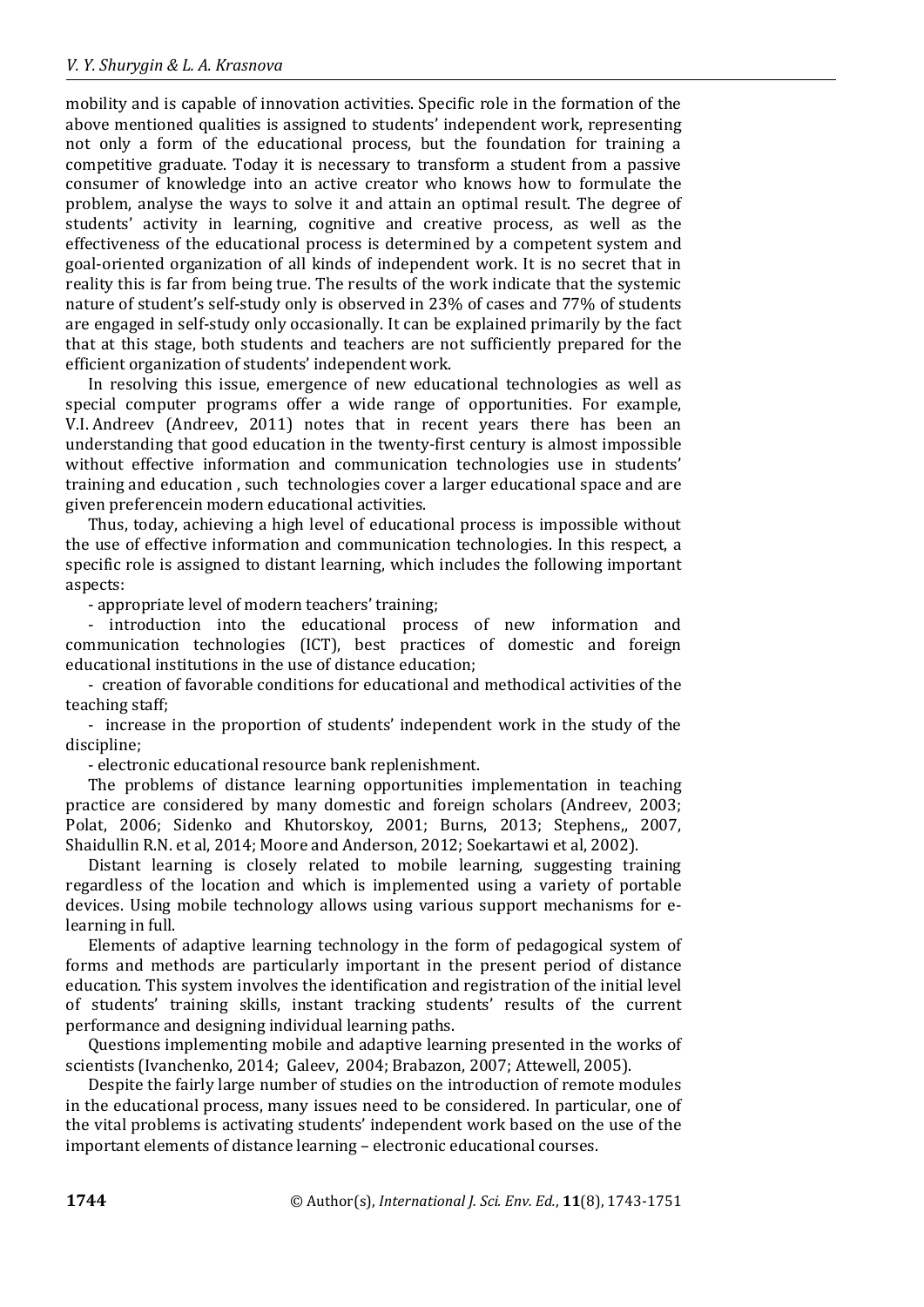#### **MAIN**

In the face of new demands made to the level of graduates' training, their readiness for professional work,

students' independent work takes on a different status. Students' independent work is defined as a planned individual or collective classroom and extracurricular work carried out within the framework of the educational process under the guidance and supervision of a teacher.

The documentary bases for the organization of university students' independent work in Russia are:

- Federal State Educational Standard, basic professional educational program;

- Provision for the organization of students' independent work;

- Curriculum of students' independent work.

According to the requirements of the Federal State Educational Standard of Higher Professional Education of the third generation to the organization of educational process in the institutions of higher learning up to 50% of the total teaching hours is given to students' independent work. The effectiveness of independent work is achieved, providing it is one of the main coherent elements of the educational process, in which the student is an active participant, rather than a passive object, and on condition it is carried out systematically and regularly.

The Federal State Educational Standard of Higher Professional Education for bachelor's and master's degrees states: "The implementation of competence-based approach should include the widespread use in the educational process of active and interactive forms of training classes (computer simulations, business and role games, case studies, psychological and other training) combined with extracurricular activities with the purpose of formation and development of students' professional skills. Implementation of undergraduate and graduate programs can include e-learning and distance education technologies" (Federal State Educational Standard, 2009).

Thus, in the present conditions the educational process of high quality, involving students' active independent work, is inconceivable without the use of information and communication technologies, the main characteristic of which is the increased degree of interactivity, which is manifested in the use of computer network technology, activating teaching and learning process.

Interactive teaching methods, their opportunities and practical use in higher professional education are considered, in particular, in the studies of Y.V. Gushchin (Gushchin, 2012), N.V. Fisher (Fisher, 2010), E.A. Reutova (Reutova, 2012), R.N. Shaidullin (Shaidullin R.N. et al, 2014), and others. These papers highlight that the use of interactive teaching methods contributes to a more efficient organization of the educational process, in which the student becomes a competent, active participant.

Currently, the problem of using distance learning as a way to improve the efficiency of the educational process is actively discussed in Russian and foreign scientific and methodological literature (Andreev, 2003; Polat, 2006; Sidenko and Khutorskoy, 2001; Burns, 2013; Stephens, 2007). Particular importance in these works is given to the consideration of the features of distance learning, the identification of electronic educational course potential in enhancing students' independent work.

Considering e-learning courses, it should be noted that, on the one hand, they represent a certain set of data (graphics, text, digital, voice, music, video, photo, etc.), as well as printed user documentation. On the other hand, an e-learning course is a program-information component of the training system, the users of which are teachers, students and school administrators (Anisimova and Krasnova, 2015).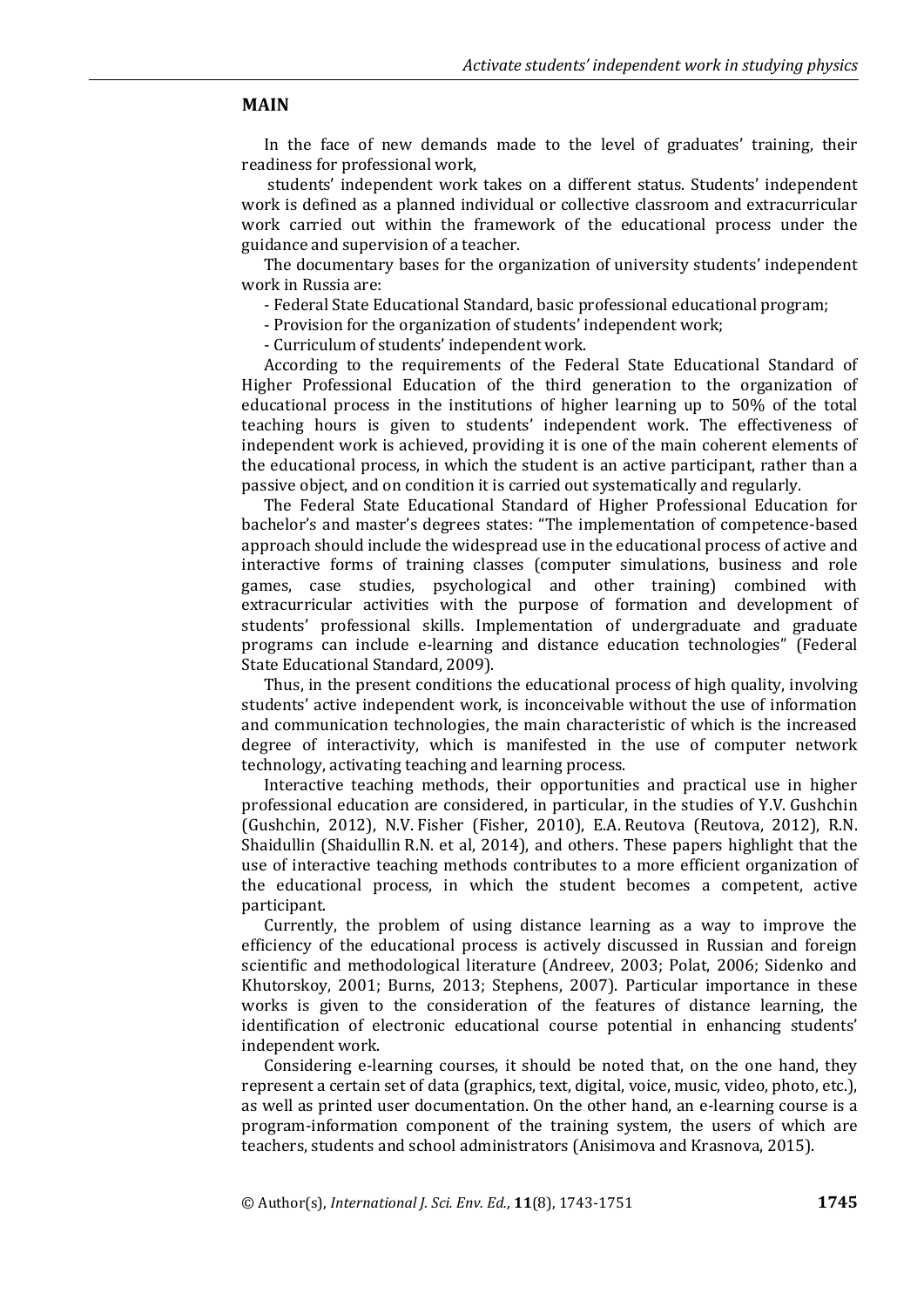Regardless of the content and scope we can identify the following characteristics of e-learning courses:

1. Adequacy. Adequacy of the content refers to: compliance with state educational standards; completeness of educational material that is sufficient for the development of the discipline (section of discipline); support of various forms of learning (individual and collective); support of different types of activities (study of theoretical material, practical and laboratory work); support of different forms of knowledge (border-line, final, self-control); taking into consideration the latest trends in science and technology.

2. The effectiveness of the presentation of information is determined by: the availability of educational resources, simplicity and ease of use and navigation, ergonomics, the presence of tutors - teachers, coordinating students' actions, monitoring and supporting students' activity, providing communication with teachers and fellow students, giving advice, protecting data and providing an opportunity for the data recovery.

3. Cost-effectiveness is determined by the following indicators: long service life, the ability to upgrade in the process, low cost and price, reasonable configuration of the necessary technical and system-wide resources.

The innovative qualities of the ELC include:

- Maintenance of the components of the educational process;

- Receiving information;
- Feedback availability;
- Interactivity;
- Possibility to organize a variety of learning activities;
- Certification (control of educational achievements);
- Remote (distance) full training.

Thus, the use of distance electronic learning courses fits into the framework of a new paradigm of higher education, which is characterized by the following features:

- education accessible from anywhere in the world;
- education throughout life;
- training on the job. (Belyakov, 2004).

#### **METHODS**

In recent years, Elabuga Institute of Kazan Federal University (EI KFU) developed e-learning courses in various disciplines in the framework of learning process optimization through remote modules design and their implementation in the process of learning. These resources are available to all students.

### **LMS MOODLE features and capabilities in the context of remote modules implementation**

For the introduction of electronic educational courses aimed at increasing the effectiveness of students' independent work, the most widespread is learning management system (Learning Management System) (LMS) Modular Object-Oriented Dynamic Learning Environment (MOODLE) (Cole J. and H. Foster, 2008). This system allows creating distance learning courses (online courses) including all necessary training, support and control materials (or links to them), as well as procedural instructions in accordance with the discipline curriculum.

The main features of LMS MOODLE include:

- opportunities for placement and updating training and methodological support of the educational course;

- tools for remote consultation of students through forums;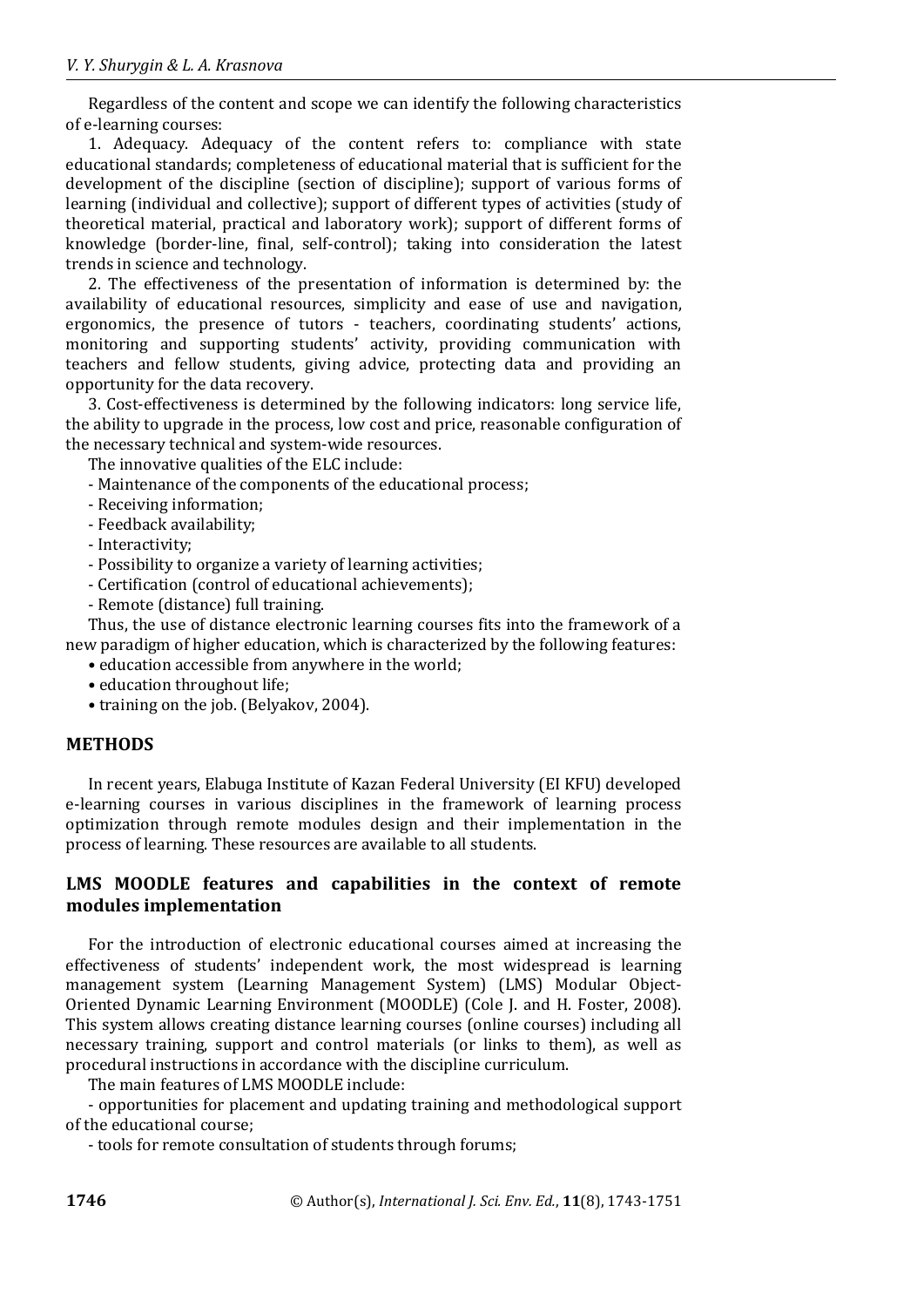- possibility of regular monitoring of students by reviewing the statistics of logs-

in;

- active feedback;

- possibility to be used for remote, as well as full-time study (Ustyugova, 2011).

One of the greatest advantages of LMS MOODLE is its ample opportunity for communication. The system supports exchanging files of all formats between teachers and students, teachers and students sharing their files, andexchanging files among students themselves. Mailing service allows instant informing all participants of the course or selected groups of current events. The Forum provides an opportunity to organize an educational problem discussion that can be carried out in groups. The teacher can attach files of any format to the reports on the forum, the students' answers to the task and his reviews. There is a function of report evaluation – by both teachers and students. The Chat allows organizing educational discussion of individual problems in real time. Communication capabilities of this system allow the teacher to receive students' works instantaneously, check them, correct errors and send back for revision. Such features as a high level of interactive learning, diversity of methods and forms of presenting educational materials, the possibility of a modular structuring of the content, the presence of constitutively active help system, the ability to create an individual education plan, comfort and privacy of study contribute to a significant increase in interest in the subject under study, skills development and activate students' independent work. In addition, the teacher gets an opportunity to quickly and effectively manage these processes. The teacher's role also changes. Rejecting the dominant role in the learning process, the teacher largely fulfills only the function of a mentor, one of the sources of information, an assistant in the process of students' self-development. It should be noted that today's students are psychologically ready for this form of work, and are eager to be engaged in it.

In Elabuga Institute of Kazan Federal University LMS MOODLE is used in the study of individual disciplines by the students of full-time and part-time departments, in the course of the implementation of advanced training programs for teachers, the organization of students' and pupils' research work. The experience in organizing and carrying out remote-service teacher training through e-learning courses is described in the article by Krasnova and Anisimova (Krasnova and Anisimova, 2013) which identifies and develops goals, objectives and structure of distance learning courses in detail. The paper by Timerbaev and Shurygin (Timerbaev and Shurygin, 2014) examines the pedagogical conditions and methodological aspects of the intensification of the educational process and enhancing students' independent work in the study of the course "Theoretical Mechanics" which is based on the use of the ELC

#### **E-learning courses in physics and students' independent work**

Let us discuss the experience of the development and use of e-learning courses for the Bachelor of professional training on an example of discipline "Physics". The authors have developed e-learning courses in the following areas of physics: "Mechanics", "Molecular Physics. Thermodynamics", "Electrodynamics" to prepare bachelors in 051000.62 Professional training (for branches of industry). E-courses are located on the Kazan Federal University platform "Tulpar". The introductory parts of the courses contain an introductory video, the curricula of the disciplines, schedules, issues for the exam, as well as general guidelines for the study of the course, both for students and for teachers. It also has links to the open electronic and educational resources in the relevant sections of physics of other universities, news forum and forum for discussing common problems related to work in the system.

© Author(s), *International J. Sci. Env. Ed.*, **11**(8), 1743-1751 **1747**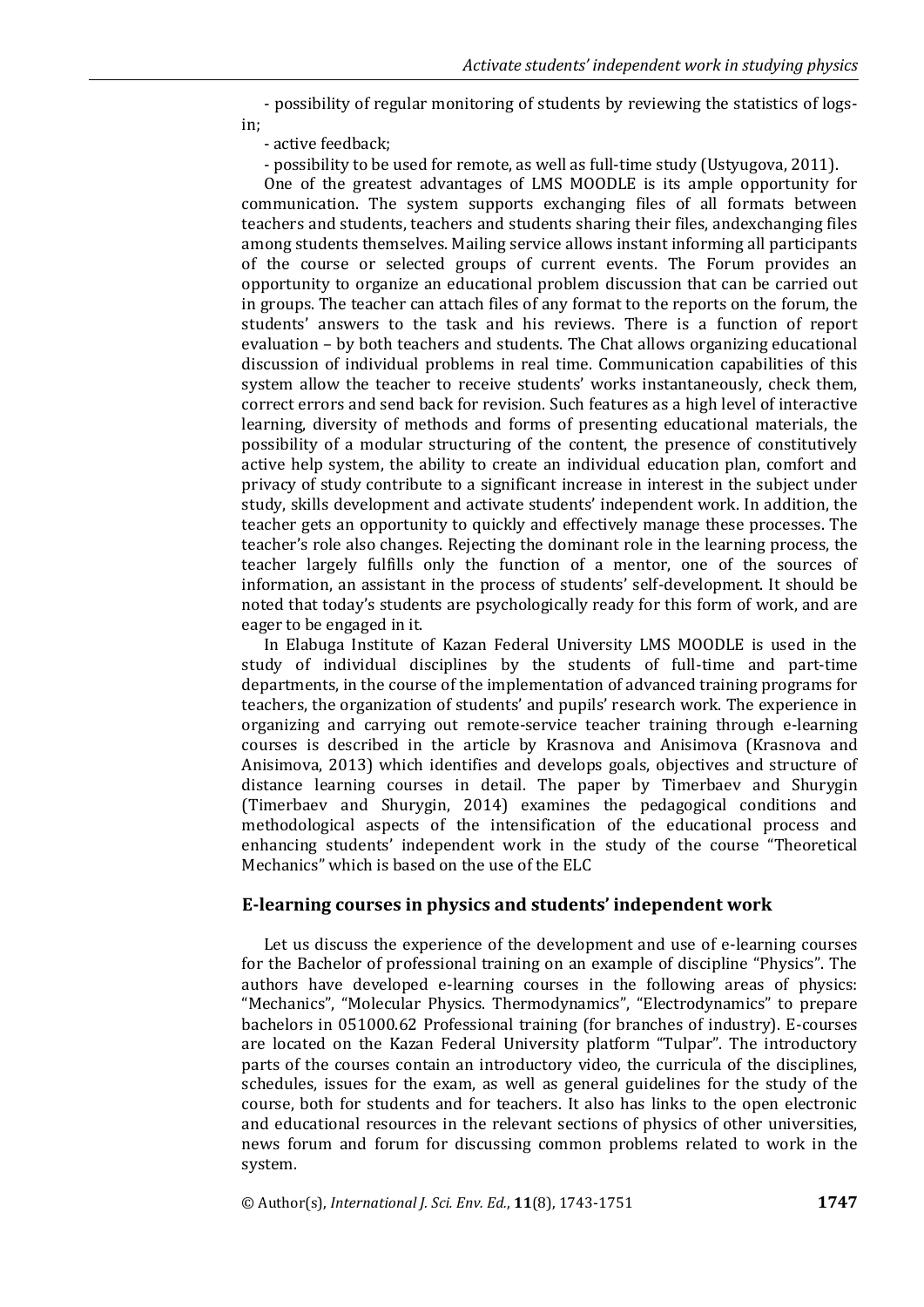Each Learning Module includes the following elements: the necessary theoretical material, didactic materials for practical training, a number of tasks for students' independent work, links to recommended educational publications available in the University library, hyperlinks to external electronic information sources, as well as test items to the organization of intermediate and final control. The study of elearning material is in parallel with the full-time training.

The theoretical course material is represented in the form of the element "Lesson", where each block of theoretical information is punctuated by test questions, where,in case the answer is wrong, the system returns the student to restudy of the theory. In addition, the unit includes presentations, animations and videos useful in the study of specific issues.

It should be noted that LMS MOODLE provides a wide range of opportunities for the development and use of tests. The system allows creating a wide variety of test items, often of unique types. The most motivating and useful in the study of physics are, in our opinion, such types of tasks as "calculated", "embedded questions" and others. The specific test is formed from the teacher's bank of test items. The test can be configured both in a learning mode and the control mode.

An integral part of the successful assimilation of the course of physics is the ability to solve specific problems. Solving problems requires systematization and consolidation of knowledge gained in the study of theoretical material and an ability to use additional and reference books. Therefore, each module of the course contains a description of the methodology and examples of problem solving on the subject. To monitor mastering the relevant skills and abilities it is supposed that students perform individual independent work. This is done by means of assignments with answers in the form of a file that is sent to the teacher. Communication capabilities of LMS MOODLE allow the teacher to receive students' works instantaneously, check them, correct errors and send back for revision. The results of the work help to evaluate the level of practical mastery of the theoretical course of the subject.

Laboratory work, according to the curriculum, is performed in specialized laboratories. The student can do all preliminary work remotely: to study the work description, to prepare the necessary tables for the measurement results, to undergo appropriate testing and gain admission to the fulfillment of work.

There are also tasks in the structure of courses with elements of the biographical method, the content and significance of which are described in the article by F.M. Sabirova (Sabirova, 2013). This is the database "Outstanding scientists". Students completing this task, study the biographies of scientists who made significant contributions to the relevant section of physics, the history of scientific thought. This leads to a deeper understanding of the subject, allows making the process of learning physics closer to humanities, as endowing the study with information of a biographical character allows revealing the context of a physical discovery of the law or phenomenon. In addition, students are encouraged to write a paper on one of the suggested topics related to the history of physics. Moreover, the system makes it possible to involve students in the process of verification and evaluation of abstracts. Experience shows that the use of elements of the biographical method in the self-study promotes interest in the subject, improves the quality of bachelor training.

It should be noted that each course is self-developing, for such its features as "wiki", "database" and interactive

glossar assume that they are filled in jointly by all students under the teacher's supervision. This leads to the improvement and enrichment of the course content, after every student group has studied it and made theircontribution into the content. The feedback is provided by a large number of evaluation elements, which allows active using of score-rating system, as well as forums and chat rooms.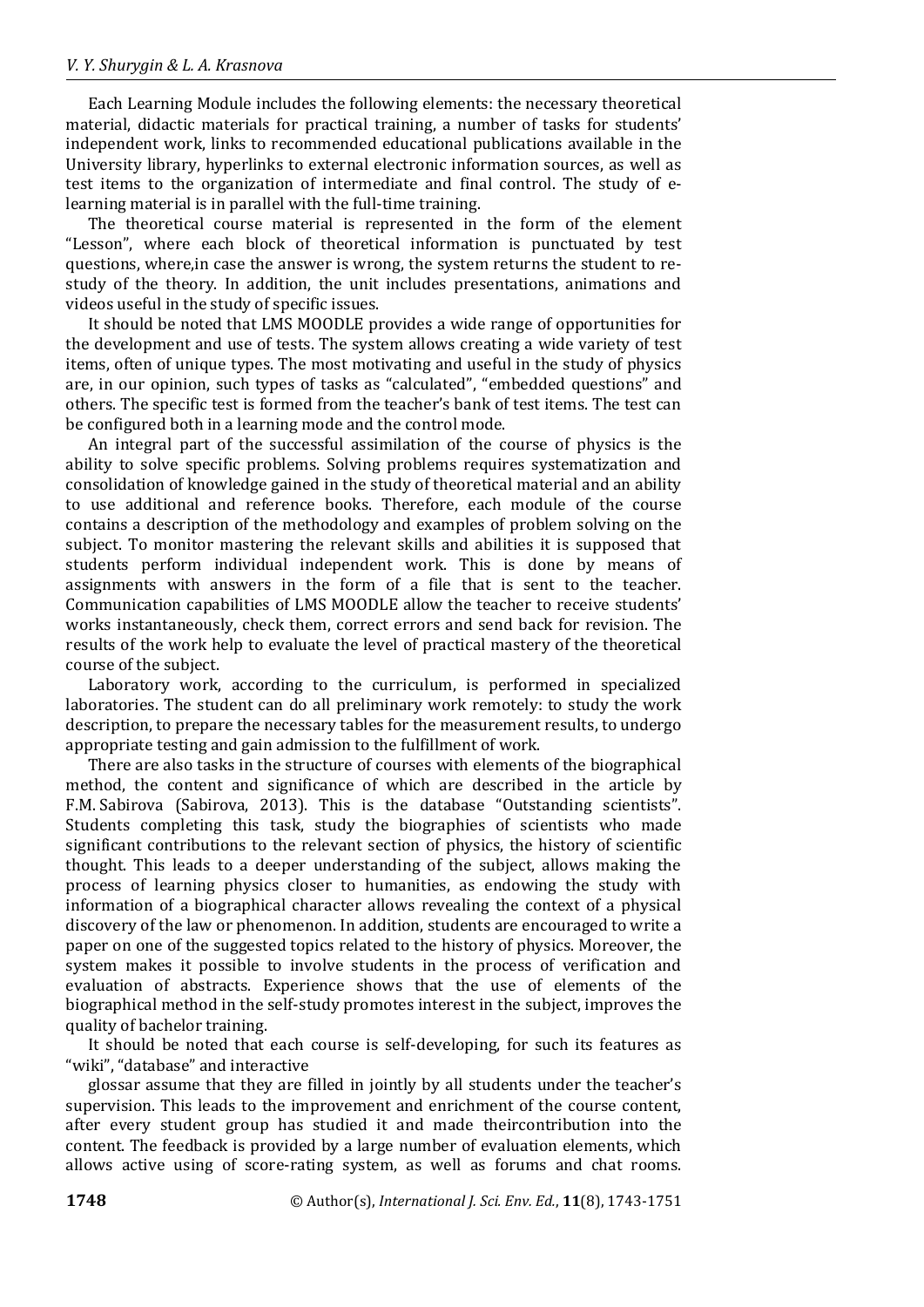Services "Messaging" and "Comment" are intended for individual teacher - student communication, reviewing students' papers and discussing current learning problems.

An important feature of e-learning course in LMS MOODLE is that the system creates and stores portfolio for each student: the submitted works, students' ratings and teacher's comments on the works, and forum messages. The final statement of all students' results when working with distance courses can be converted, for example, into a document Microsoft Office Excel.

A very useful component of LMS MOODLE in terms of research, analysis of the results and effectiveness of this form of learning is an element of "survey". This element suggests that for every question there are offered several answers from which the student is to choose one. Such elements have been built in by us in every e-course. We used such questions that allow determining the effectiveness of elearning courses and types of students' independent work in the context of motivation, self-development, and formation of certain qualities and competences. It is significant that the system retains all the answers in the form that is suitable for subsequent statistical processing.

The analysis of the results of the survey and indicators of students' performance suggests that the introduction of e-learning in the educational process is an important component of modern educational process

#### **RESULTS**

The introduction of electronic learning courses in physics into the educational process within the full-time study increases the efficiency of students' independent work. Systematized material blocks of electronic learning courses, easy navigation within the course contribute to regularity and strict compliance with the tasks of independent work under the supervision of a teacher during all the semester. At the same time in case of necessity assistance is provided both in the mode of on-line work and through forums and private messages. Every student's involvement into work, the real marks for the different types of learning activities allow to measurethe quality and quantity of students' independent work. At the same time, the constant feedback, availability of both educational information and work results discipline the students and motivate them for more productive self-study.

The use of e-learning courses in the study of the relevant sections of physics allows the teacher to effectively organize the students' independent work outside the classroom, to help to navigate among the various sources of information, to get to observewho of the students is engaged in distant study, how successfully the students study the material, how much time they devote to the study of a particular topic. All these data are recorded in the log of student performance, which is generated automatically, without teacher's additional efforts.

The designed courses have been successfully used as separate remote modules in the study of physics sectionsand in the preparation of students to a centralized online testing of basic knowledge in physics.

#### **DISCUSSIONS**

In August 2014 Kazan Federal University was attended by representatives of the Open University of Great Britain, who praised the university experience in the field of e-learning, in particular, the created open electronic catalogue of e-learning courses developed by KFU teachers which is used in support of full-time and extramural learning programs in higher professional education and retraining.

The delegation noted that Kazan Federal University successfully uses learning management system LMS MOODLE as the basis of the educational process. This

© Author(s), *International J. Sci. Env. Ed.*, **11**(8), 1743-1751 **1749**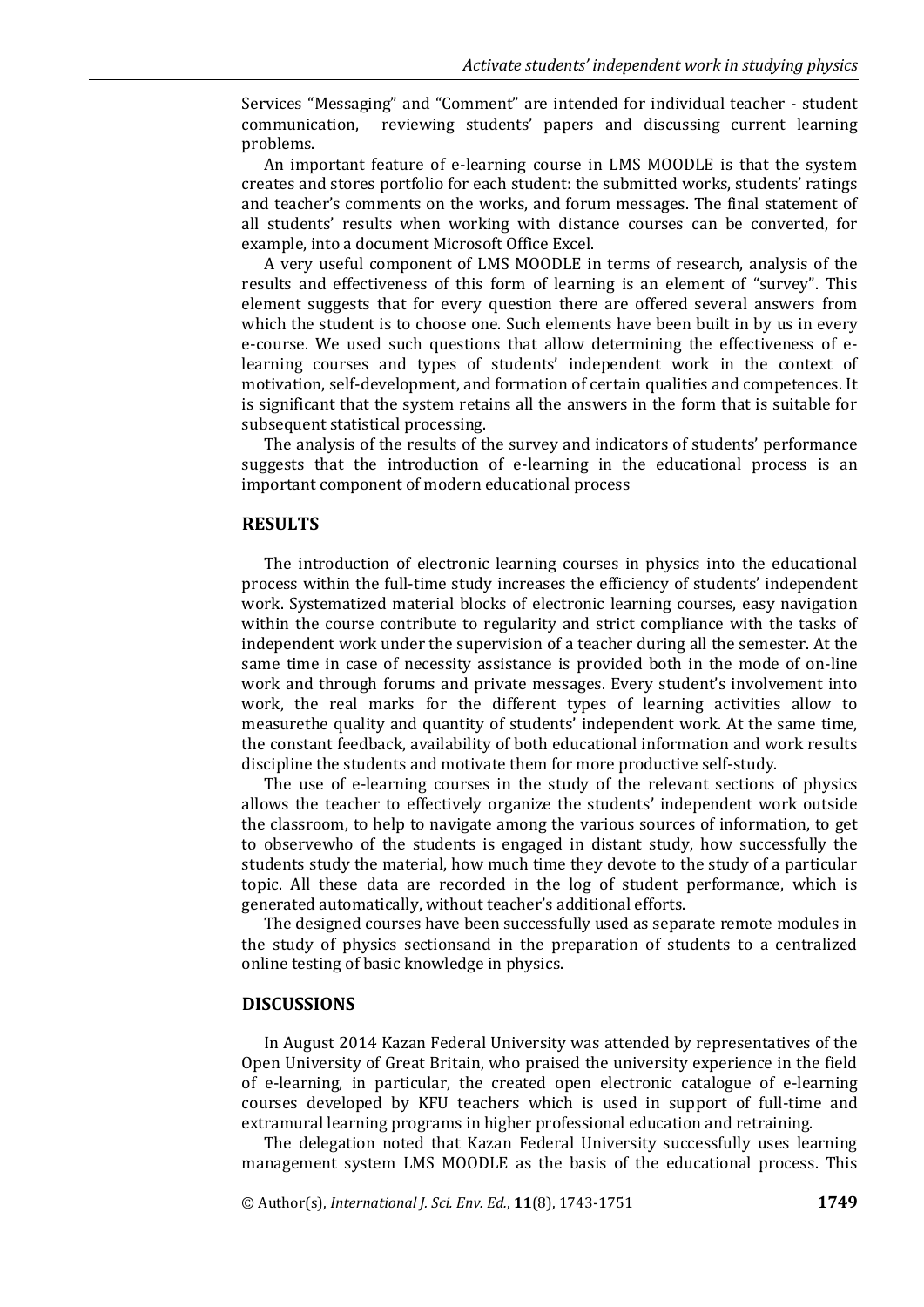system allows creating rich methodically complete e-learning courses, including several dozen of specialized components such as object "Lecture", assignments and tests of various types, forums, chats, glossaries, objects "Hot Potatoes", etc., which provides a high degree of interactivity in learning, enables the teacher to monitor the students' educational trajectories, to realize various methods of instructional design).

## **CONCLUSIONS**

As practice shows, the organization of educational process and independent work on the basis of electronic learning courses increases the students' enthusiasm. In the students' opinion, independent work on the basis of e-learning courses in physics is an important complement to traditional forms of learning. Work in the on-line mode is natural for today's students. This form of education is useful and convenient, it helps to make self-study more active, allows monitoring the results, participating in the discussion of problematic issues, working closely with both the teacher and group mates. E-learning courses allow each student to build individual trajectories of development and learning, ensure optimal formation of professionally important qualities and competencies.

Moreover, the development and use of electronic learning courses by the teacher benefit to the process of the teacher's self-development. Designing e-learning courses, selection, development of material, placing it in LMS MOODLE, organization of work with students in a virtual learning space on-line, are no easy. Despite all the difficulties, each teacher receives valuable information and experience in his/her professional luggage. In addition, to ensure prompt resolution of issues on the design, methodological and learning material placement, introduction of the designed e-learning course in the learning process, the control of students' independent work the Department of Educational Resources of Kazan Federal University conducts remote 24-hour teacher training program "Theory and practice of using LMS MOODLE in learning", which is an important factor in the further productive activity in this area.

Thus, in the present conditions properly planned, organized and controlled students' independent work is of great importance in the professional formation of future specialists. It is not only a prerequisite for students' achieving high learning results, but it also reveals their interests and motives, promotes the formation of professional and personal qualities, teaches self-control, self-esteem and lays the foundation for further self-development. In this regard, e-learning courses as one of the main tools of the educational process in different forms of training are a powerful means for managing and monitoring students' independent work.

In our view, the issues raised in the article are relevant and require further study. In particular, the question of remote modules application in the organization of various types of independent work in preparing the Master is still to be considered.

#### **ACKNOWLEDGEMENT**

The work is performed according to the Russian Government Program of Competitive Growth of Kazan Federal University.

# **REFERENCES**

Andreev, A.A., (2003). Distance Education in the System of Continuous Professional Training. Innovations in Education, 4.